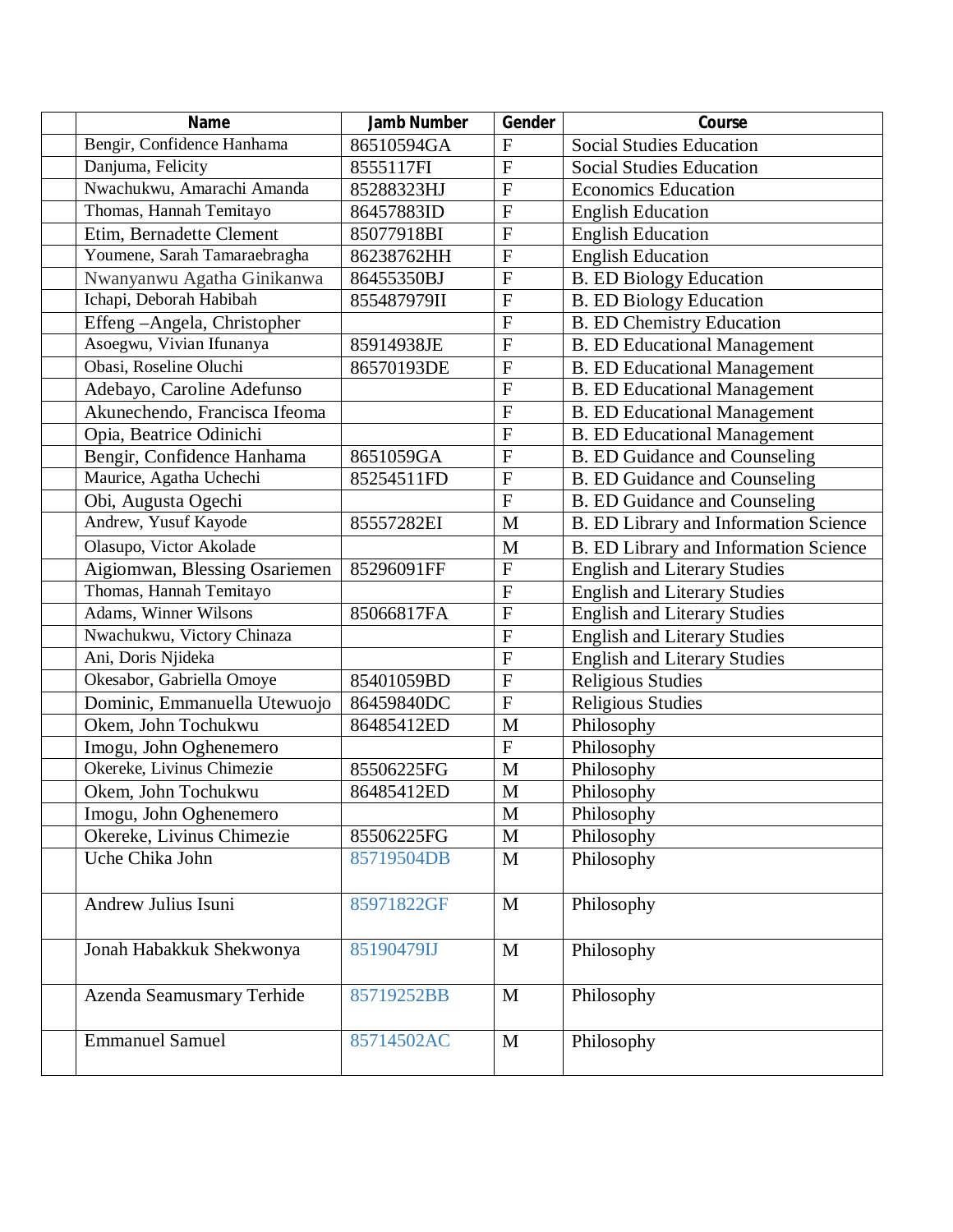| <b>Paul Karam Lucious</b>       | 85061667HH | M            | Philosophy |
|---------------------------------|------------|--------------|------------|
| Jacob Thomas Kolawole           | 86374324BF | M            | Philosophy |
| <b>Illah Isaac</b>              | 85716003FI | $\mathbf M$  | Philosophy |
| Amba Patrick Elisha             | 85978885CC | $\mathbf M$  | Philosophy |
| Njoku Chijioke Benjamin         | 85424623DE | M            | Philosophy |
| Azenda Cephas Dajo              | 85978312JC | $\mathbf M$  | Philosophy |
| Joseph Bawaijen Emmanuel        | 86332367HH | $\mathbf M$  | Philosophy |
| <b>Nkom Blessed Chat</b>        | 86332613BI | $\mathbf M$  | Philosophy |
| <b>Mathias Andrew Malichy</b>   | 85720751HD | $\mathbf{M}$ | Philosophy |
| Kantiyok Kingsley Magaji        | 85716503BD | $\mathbf M$  | Philosophy |
| Vincent Kingsley Chukwuebuka    | 85066917EB | $\mathbf M$  | Philosophy |
| Danladi Henry                   | 85715252IA | $\mathbf M$  | Philosophy |
| Paul Ishaya Bmitawu             | 85975251GA | $\mathbf M$  | Philosophy |
| Tyonongu Tordue Benedict        | 85058667FG | $\mathbf{M}$ | Philosophy |
| Polok Sunday Jonathan           | 85972322CA | $\mathbf M$  | Philosophy |
| Stephen Kefas                   | 85717004GC | M            | Philosophy |
| <b>Emmaunel Wenom Augustine</b> | 85060917JG | $\mathbf{M}$ | Philosophy |
| Ishaya Habakkuk                 | 85410676GI | $\mathbf{M}$ | Philosophy |
| Avong Reuben Alhamdu            | 85060666HD | $\mathbf{M}$ | Philosophy |
| Philip Paul Gaskiya             | 85977007DA | M            | Philosophy |
| Ali Solomon Mathias             | 85971322BD | $\mathbf M$  | Philosophy |
| Thomas Moses Bognet             | 85981572BC | $\mathbf{M}$ | Philosophy |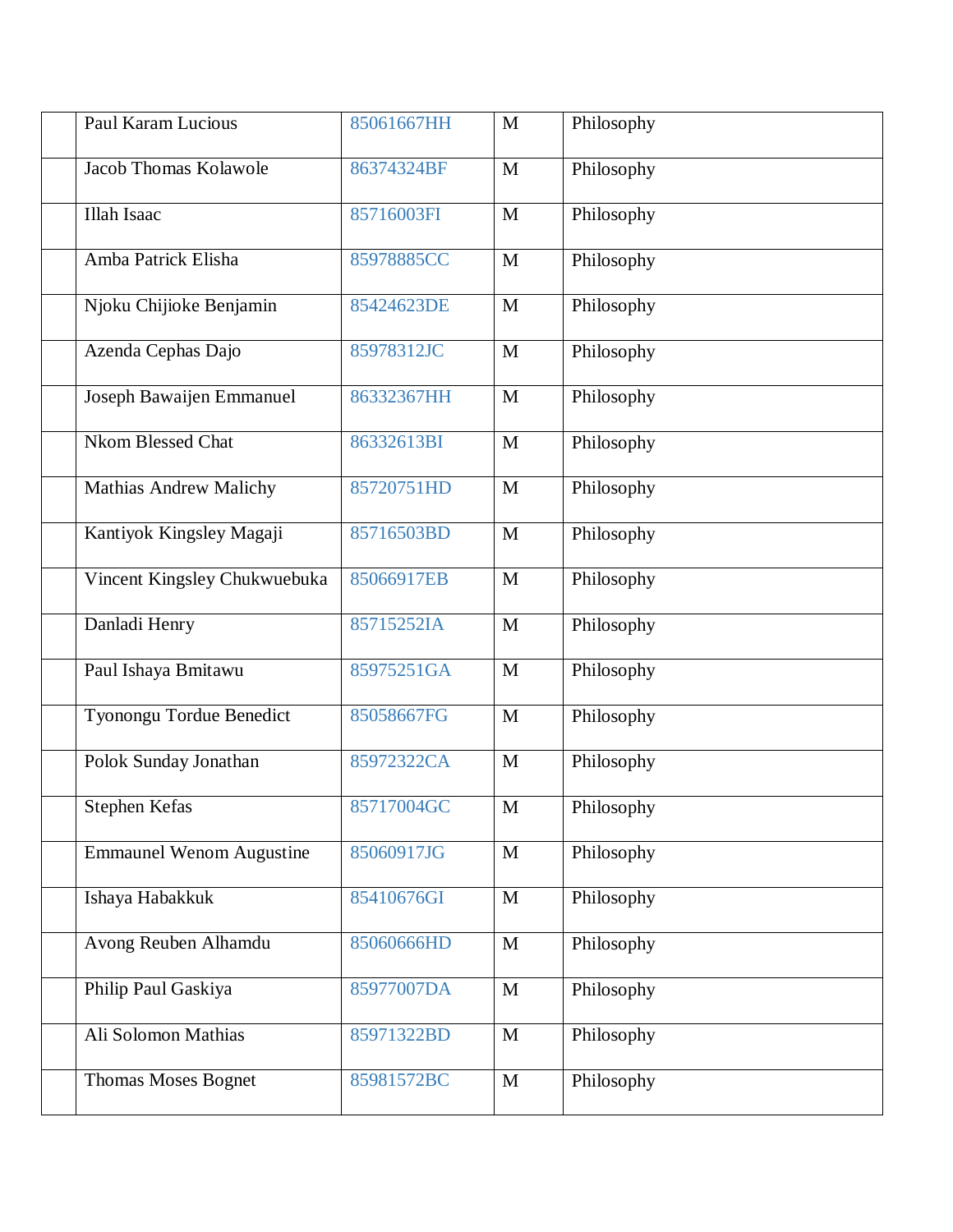| Duniya Ephraim Wisdom         | 85563961JA | $\mathbf{M}$ | Philosophy                                 |
|-------------------------------|------------|--------------|--------------------------------------------|
| Ishaya Samuel                 | 85969072HA | M            | Philosophy                                 |
| Shamaki Peter Stephen         | 85975333AI | $\mathbf{M}$ | Philosophy                                 |
| Bamaiyi Benjamin              | 85974006BC | $\mathbf{M}$ | Philosophy                                 |
| Peter Kefas                   | 86334613DC | $\mathbf{M}$ | Philosophy                                 |
| Hussaini Galadima Bartholomew | 86638050GG | $\mathbf M$  | Philosophy                                 |
| Nuhu Shadrach                 | 86501661IH | M            | Philosophy                                 |
| Danliti Saminu                | 85970572DC | $\mathbf M$  | Philosophy                                 |
| Tokdima Nengak Danjuma        | 85970072HH | M            | Philosophy                                 |
| Salihu Jacob                  | 86639556BA | $\mathbf M$  | Philosophy                                 |
| <b>Umeh Collins</b>           | 85964258FJ | $\mathbf M$  | Philosophy                                 |
| Joseph Jonathan               | 85717753EG | $\mathbf{M}$ | Philosophy                                 |
| Philip Peter Gaskiya          | 85977257FG | $\mathbf M$  | Philosophy                                 |
| Molwa Albert Nenman           | 85978062GG | $\mathbf{M}$ | Philosophy                                 |
| Hassan David Ishaku           | 85970335GE | $\mathbf M$  | Philosophy                                 |
| Rabo Musa Yahaya              | 85971572DJ | $\mathbf M$  | Philosophy                                 |
| Joseph Nomdy Timothy          | 85060913BB | $\mathbf{M}$ | Philosophy                                 |
| Dafel Retshak Isaac           | 85967572BB | $\mathbf{M}$ | Philosophy                                 |
| Ogah Akoji Isaiah             | 89209333EF | M            | Philosophy                                 |
| Okpen, Martina Oshama         | 85413094IJ | $\mathbf{F}$ | <b>History and International Relations</b> |
| Olomo, Omodafe Johnbest       | 86797967HH | $\mathbf M$  | <b>History and International Relations</b> |
| Sylvester, Wavi Vivian        | 85414074FJ | $\mathbf F$  | <b>History and International Relations</b> |
| Sarki, Julius Maris           | 85546173AH | ${\bf F}$    | <b>History and International Relations</b> |
| Langdi, Monica                | 8557518GG  | ${\bf F}$    | History and International Relations        |
| Moses Lucy Yinahdhen          | 85414305EF | ${\bf F}$    | History and International Relations        |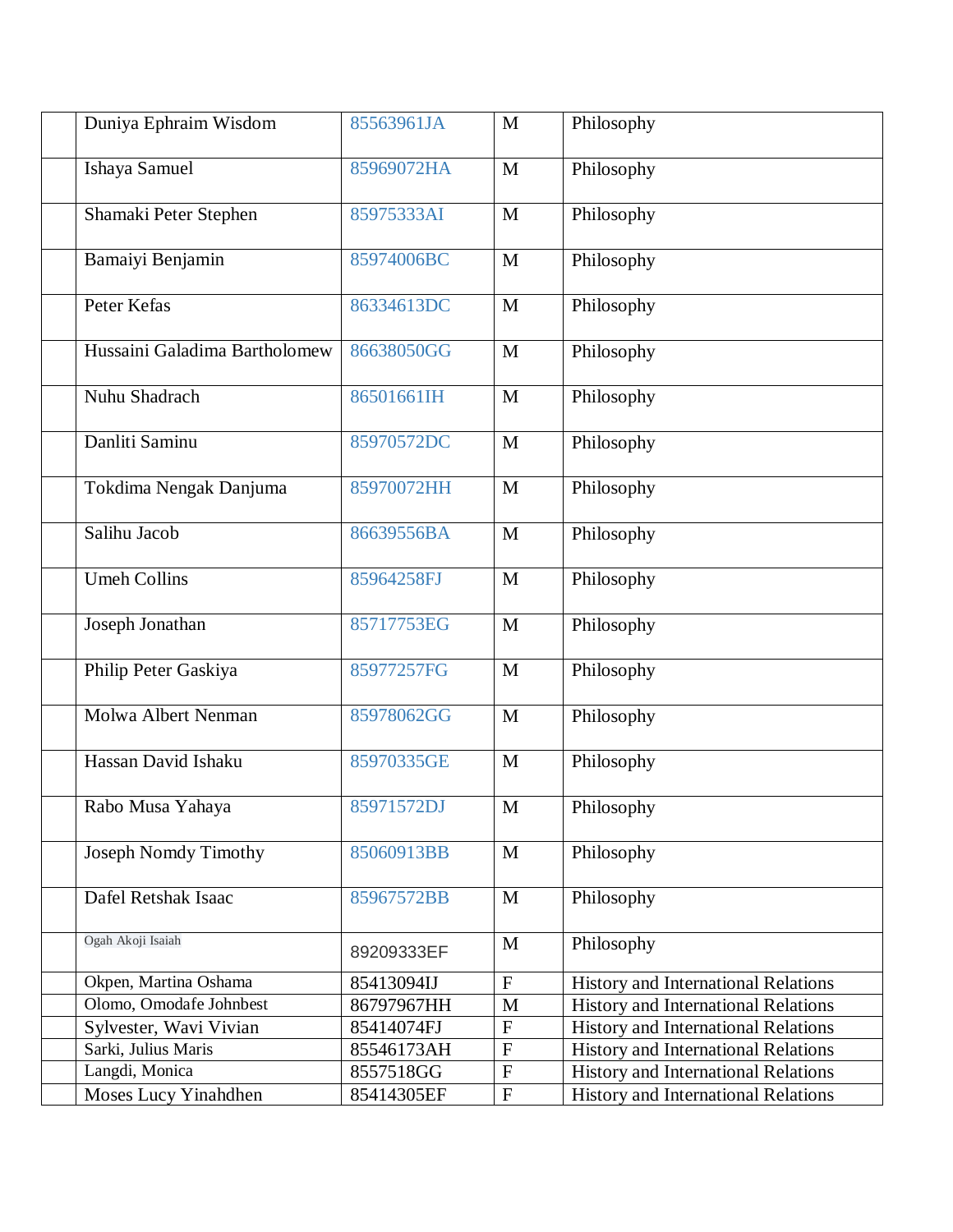| Yaduma, Divine Susuti           | 86451901IF  | $\mathbf F$           | <b>History and International Relations</b> |
|---------------------------------|-------------|-----------------------|--------------------------------------------|
| Danfulani, Emmanuel B           | 85404760GF  | $\mathbf M$           | History and International Relations        |
| Itodo, Joy Ene                  | 85963349HA  | $\overline{F}$        | <b>History and International Relations</b> |
| Adeyemi, Ibukunoluwa Victoria   | 86453831BH  | $\mathbf F$           | <b>History and International Relations</b> |
| Abuh-Umoru Iyeojo               | 85413046DJ  | $\overline{F}$        | History and International Relations        |
| Yakura, Hannah Peter            | 85949501AB  | $\overline{F}$        | History and International Relations        |
| Lawal, Hyelamanyi Babachir      | 85592760CD  | $\overline{F}$        | <b>History and International Relations</b> |
| Musa, Marvelous Sheyemi         | 86448211JG  | $\overline{F}$        | <b>History and International Relations</b> |
| Omangeni, Tonia Ajuma           | 85630638HD  | $\overline{F}$        | <b>History and International Relations</b> |
| Akombo, Oryiman Joshua          | 85173029FJ  | $\overline{F}$        | History and International Relations        |
| Agber, Wueseter Gabriel         | 85439557EG  | M                     | <b>History and International Relations</b> |
| Imo, Nguemo Grace               | 85186306JF  | $\overline{F}$        | <b>History and International Relations</b> |
| Obaji, Annabella Queen          | 85420676EB  | $\mathbf F$           | History and International Relations        |
| Mariam, Oyiza Umar              | 85437322FI  | $\mathbf F$           | <b>History and International Relations</b> |
| Ndukwu, Maryrose Chigozie       | 85435381GB  | ${\bf F}$             | History and International Relations        |
| Akpan, Moses Sunday             |             | M                     | <b>History and International Relations</b> |
| Rufai, Abdul Hayyu              | 85928612AG  | M                     | History and International Relations        |
| Jane, Odion Omoruyi             | 85324753BB  | ${\bf F}$             | History and International Relations        |
| Otetah, Cecilia Oware           | 85553809II  | $\overline{F}$        | History and International Relations        |
| Oligbo, Chisom Cindy            | 85441642JG  | $\mathbf F$           | <b>History and International Relations</b> |
| Miracle Emmanuella              | 86453848GD  | ${\bf F}$             | <b>History and International Relations</b> |
| Mordi, Onyedika Emmanuel        | 85785248JH  | M                     | History and International Relations        |
| Abeshi, Alaki Habiba            | 85422607GI  | M                     | History and International Relations        |
| Agwaza, Hilda Zanang            | 85574071CE  | $\overline{F}$        | <b>History and International Relations</b> |
| Catherine, Odeh Enuwa           | 86914950HE  | $\mathbf{F}$          | History and International Relations        |
| Ebigbo, Genevieve Oluchi        | 85411283JA  | ${\bf F}$             | History and International Relations        |
| Jonathan, Miracle Egbre         | 85911547IC  | M                     | History and International Relations        |
| Meseko, Olufunke Peace          | 85924267ED  | $\mathbf{F}$          | History and International Relations        |
| Samuel, Ebere Mercy             | 85439060IC  | $\overline{F}$        | <b>History and International Relations</b> |
| Habiba, Ibrahim Izang           | 85404451CC  | ${\bf F}$             | <b>History and International Relations</b> |
| Eze, Chidera Victoria           | 85566772JG  | ${\bf F}$             | History and International Relations        |
| Edi, Emmanuel Magor             | 86459049HH  | $\overline{\text{M}}$ | History and International Relations        |
| Samuel, El-Nissi Mika'at        | 86206461HH  | ${\bf F}$             | <b>History and International Relations</b> |
| Isagbah- Albert Oguanyasi       | 85235253HF  | ${\bf F}$             | <b>History and International Relations</b> |
| Ochonma, Innocent Nwachinamere  | 86611112HJ  | $\mathbf F$           | <b>History and International Relations</b> |
| Uchechi, Scholastica Ekumankama | 85410757BJ  | ${\bf F}$             | History and International Relations        |
| Ishaya, Jamimah                 | 85567110FC  | $\mathbf F$           | <b>History and International Relations</b> |
| Ret, Christo Ayuba              | 855810072JC | ${\bf F}$             | <b>History and International Relations</b> |
| Pongri, Faith Johnson           | 86214651EI  | $\mathbf F$           | History and International Relations        |
| Abeshi-Alaki Habiba             | 85422607GI  | ${\bf F}$             | <b>History and International Relations</b> |
| Makka, Maryam Jubli             | 86752363CC  | $\mathbf{F}$          | <b>History and International Relations</b> |
| Otobo, Victoria Taiwo           | 86192664EJ  | $\mathbf F$           | <b>History and International Relations</b> |
| Yandev, Destiny                 | 85443750HH  | ${\bf F}$             | <b>History and International Relations</b> |
| Ukah, Somtochukwu Isadora       | 86202914EI  | ${\bf F}$             | History and International Relations        |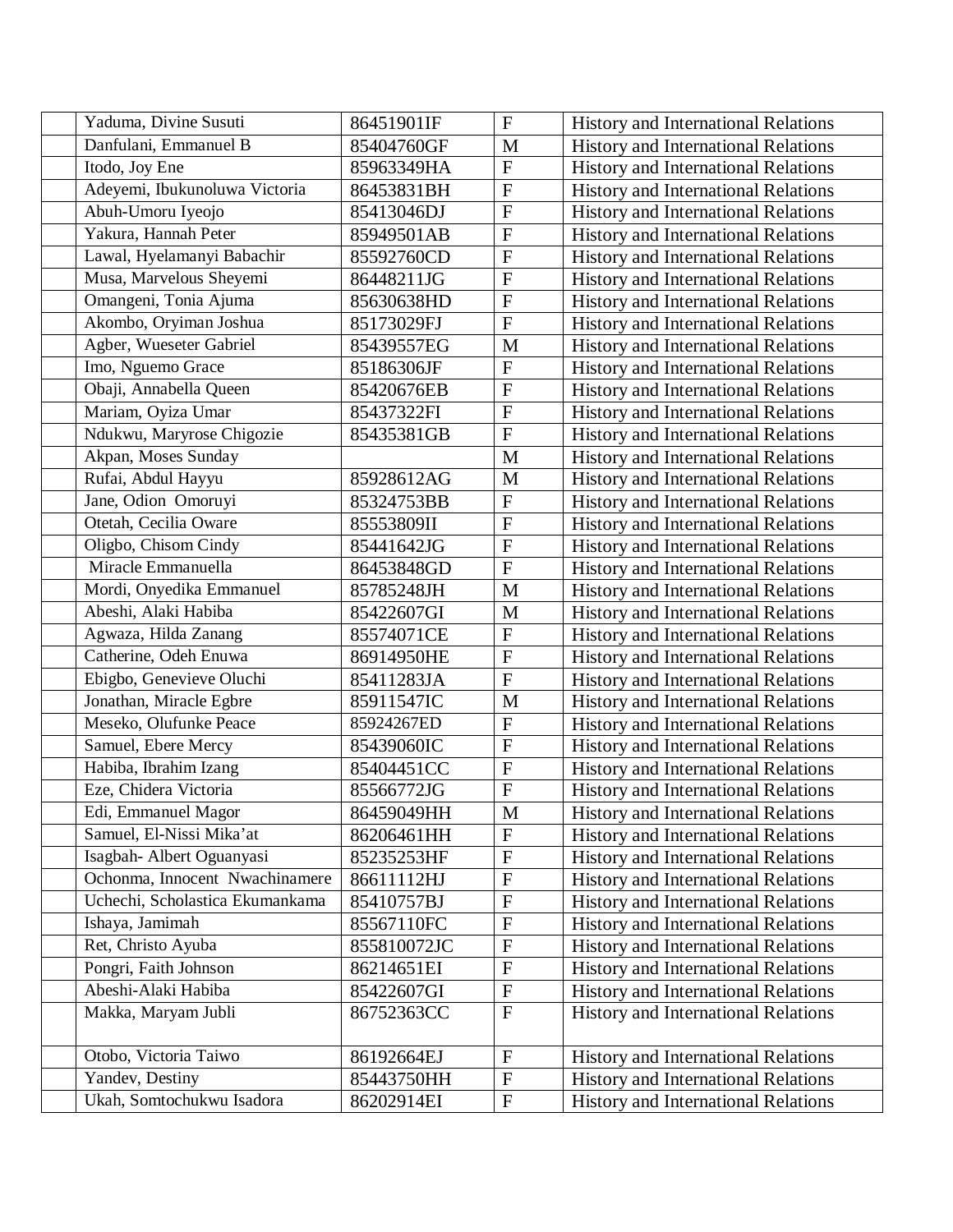| Reng, Tabitha                                         | 86713311AC  | $\mathbf{F}$               | <b>History and International Relations</b> |
|-------------------------------------------------------|-------------|----------------------------|--------------------------------------------|
| Obaje, Simon Moses                                    | 85703990BD  | M                          | <b>History and International Relations</b> |
| Ikeonwu, Peace Onyebuchi                              | 65350587IA  | M                          | <b>History and International Relations</b> |
| Jonah Rimachika Tukura                                | 86293809DA  | M                          | Accounting                                 |
| Penshior Theodore Tsenwul                             | 86720065BD  | M                          | Accounting                                 |
| <b>Effedua Francis</b>                                | 85942006HJ  | M                          | Accounting                                 |
| Nwachukwu Paschal Chinedu                             | 85237594HD  | M                          | Accounting                                 |
| Lawal, Hyellablati Hamidu                             | 85414516 JB | ${\bf F}$                  | Accounting                                 |
| Oloruntoba, Cecilia Idowu                             | 86176329GJ  | M                          | Accounting                                 |
| Akinyede, Emmanuel Bolu                               | 85399784FF  | M                          | Accounting                                 |
| Dashe Fatima Andat                                    | 86214018AH  | M                          | Accounting                                 |
| Otu, Bartholomew Busaosowo                            | 85927563EJ  | M                          | Accounting                                 |
| Time, Manasseh Denen                                  | 85172033EA  | $\mathbf{M}$               | Accounting                                 |
| Ogboli, Stephanie Chiamaka                            | 86713565BG  | M                          | Accounting                                 |
| Hassan, Halleluyah Dangana                            | 86449298DG  | $\boldsymbol{\mathrm{F}}$  | Accounting                                 |
| Akagwu, Barnabas Ojochebe                             | 85551768AD  | M                          | Accounting                                 |
| Anyanwu, Kingsley John                                | 85413255JB  | M                          | Accounting                                 |
| Ezeanwu Chukwuebuka                                   | 85400505CG  | $\mathbf{M}$               | Accounting                                 |
| Inyang, Imikan Mendie                                 | 85073310G1  | $\mathbf{M}$               | Accounting                                 |
| Shoretire, Ifeoluwa Emmanuel                          | 85422717CJ  | M                          | Accounting                                 |
| Sani, Joy John                                        | 86634980GB  | M                          | Accounting                                 |
| Effiong, Assumpta Okon                                | 85044521AI  | M                          | Accounting                                 |
| Udo, Udeme Sunday                                     | 86339671IH  | M                          | Accounting                                 |
| Akpan, Emaediong Odoromase                            | 85943002AB  | $\overline{F}$             | Accounting                                 |
| Dung, Caius Pam                                       | 86708085GD  | M                          | Accounting                                 |
| Chukwunwendu, Eugenia                                 | 85086651AJ  | $\overline{F}$             | Accounting                                 |
| Mmesoma                                               |             |                            |                                            |
| Aziegbe, Ehichioya Ferdinand                          | 86450798JF  | M                          | Accounting                                 |
| Rahwol, Elizabeth Gyang                               | 86189532DG  | $\overline{F}$             | Accounting                                 |
| Nden, Manbyen Binkur                                  | 86204222AE  | $\mathbf F$                | Accounting                                 |
| Isandu, Irene Agohn                                   | 86201125IA  | ${\bf F}$                  | Accounting                                 |
| Miracle, Oluchukwu Okoh                               | 85417750IJ  | $\overline{F}$             | Accounting                                 |
| Onyekachukwu, Jane                                    | 85417022EC  | $\mathbf{F}$               | Accounting                                 |
| Somtochukwu                                           |             |                            |                                            |
| Usman, Serena Afunu                                   | 85558274HJ  | $\boldsymbol{\mathrm{F}}$  | Accounting                                 |
| Ushie, Joy Veronica                                   |             | $\overline{F}$             | Accounting                                 |
| Segun, Ojajuni Olamide Bolaji                         |             | M                          | Accounting                                 |
| Eleanyauyo, Lemacxhukwu                               | 85422012BA  | $\mathbf{F}$               | Entrepreneurship                           |
| Marilyn                                               |             |                            |                                            |
| Nwodo, Deborah                                        | 85422519 EB | $\boldsymbol{\mathrm{F}}$  | Entrepreneurship                           |
| Onyinyechukwu<br>Udeagwu, Johnpaul, Kosisochukwu      |             |                            |                                            |
|                                                       | 85431824GC  | $\mathbf M$<br>$\mathbf F$ | Entrepreneurship                           |
| Daramola, Ebunoluwa Ayishatu<br>Jimoh, Amina Damilola | 86202874HB  | ${\bf F}$                  | Entrepreneurship                           |
|                                                       | 86494989CE  |                            | Entrepreneurship                           |
| Otu, Isukanma                                         | 85440145CI  | $\mathbf M$                | Entrepreneurship                           |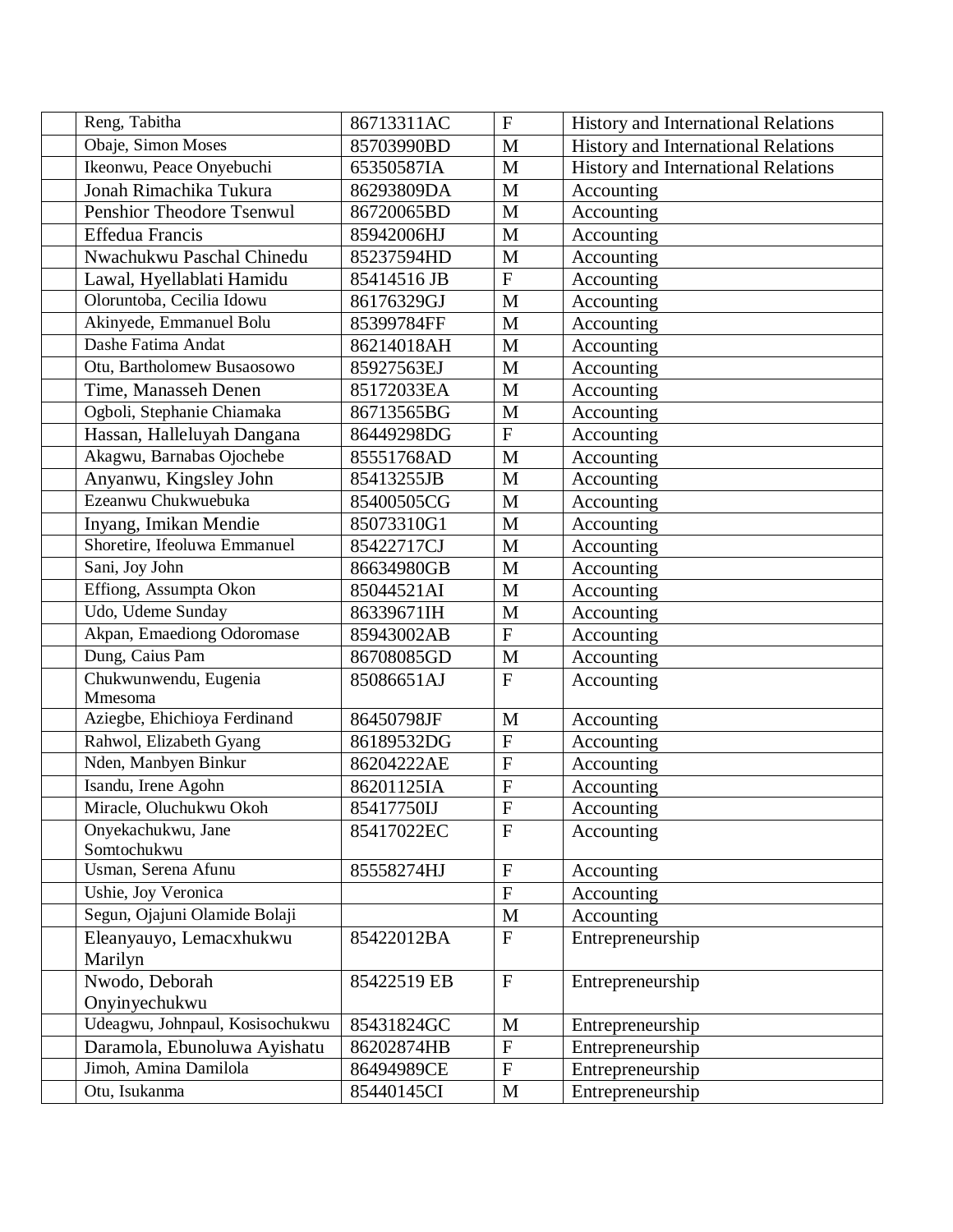| Brai, Joshua Eshioramhe      | 85433505GD  | M                         | Entrepreneurship                |
|------------------------------|-------------|---------------------------|---------------------------------|
| Kabuoh, Chinedu Michael      | 85419780BA  | M                         | Entrepreneurship                |
| Egwuatu, Chika Margret       |             | ${\bf F}$                 | Entrepreneurship                |
| Olajide, Timilehin Daniel    |             | M                         | Entrepreneurship                |
| Odebode, Ayomide Odebobe     |             | M                         | Entrepreneurship                |
| Nwokoye, Chukwunenye         |             | M                         | Entrepreneurship                |
| Nnamdi                       |             |                           |                                 |
| Akise, Christiana Terwundu   | 85546259EA  | $\mathbf{F}$              | <b>Public Administration</b>    |
| Aghachi, Obinna Benjamin     | 85695138II  | M                         | <b>Public Administration</b>    |
| Afunanya, Francis Obinna     | 85412190IF  | $\overline{F}$            | <b>Public Administration</b>    |
| Udechukwu, Ernest Oluchukwu  | 86211662JB  | M                         | <b>Public Administration</b>    |
| Ademola, Felicia Iyabo       |             | $\mathbf{F}$              | <b>Public Administration</b>    |
| Hannah, Ojochide Okoliko     |             | $\overline{F}$            | <b>Public Administration</b>    |
| <b>Bul Clare Doowuese</b>    |             | ${\bf F}$                 | <b>Public Administration</b>    |
| Oleka, Chisom Claire         | 85422520DI  | $\mathbf F$               | <b>Banking and Finance</b>      |
| Nwankwo, Emmanuel Obinna     | 85972602FD  | M                         | <b>Banking and Finance</b>      |
| Ofili, Greg Eyekojoka        | 86452045EA  | M                         | <b>Business Administration</b>  |
| Okwuonu, Ekeoma Josephine    | 86434571IC  | M                         | <b>Business Administration</b>  |
| Sunday, Lentapwa Woduwei     | 85408668 H1 | M                         | <b>Business Administration</b>  |
| Nwokoh, Joshua Innocent      | 85541271GG  | M                         | <b>Business Administration</b>  |
| Ipigansi Pere Jesse          | 86459420DB  | M                         | <b>Business Administration</b>  |
| Igwilo, Henry Tochukwu       | 85423600JG  | M                         | <b>Business Administration</b>  |
| Ugochukwu, Chinonyerem Karl  | 85432319DC  | M                         | <b>Business Administration</b>  |
| Vintenaba, Laaranke Jonathan | 86448954AB  | M                         | <b>Business Administration</b>  |
| Ogazi, Ogunna Enoch          |             | M                         | <b>Business Administration</b>  |
| Jennifer, Akhere Omoruyi     | 85320511DA  | $\overline{F}$            | <b>Business Administration</b>  |
| Kish, Numadzah Haibai        | 86191757FE  | M                         | <b>Business Administration</b>  |
| Igoche, Ochanya Mary         | 86454784GI  | $\overline{F}$            | <b>Business Administration</b>  |
| Onwuzurike, Chijioke Bethel  | 85411509JB  | M                         | <b>Business Administration</b>  |
| Luka, Phebe Magaji           | 85402817HE  | $\mathbf F$               | <b>Business Administration</b>  |
| Wada, Chubi Sadiq            | 85536588FA  | $\mathbf M$               | <b>Business Administration</b>  |
| Victor, Junior Shekwolo      | 85423886BE  | $\mathbf M$               | <b>Business Administration</b>  |
| Anden, Jane Zemnoe           | 86204708AB  | $\mathbf{F}$              | <b>Business Administration</b>  |
| Nwachukwu, Stephen Ebuka     | 85428778IC  | M                         | <b>Business Administration</b>  |
| Audu, Henry                  | 85975319FA  | M                         | <b>Business Administration</b>  |
| Yakubu, Anna Rwang           | 86196638HD  | $\mathbf F$               | <b>Business Administration</b>  |
| Atu, Francis Danladi         | 86212571IA  | $\mathbf M$               | <b>Business Administration</b>  |
| Onyekachukwu, Jessica        | 85421272JB  | $\mathbf{F}$              | <b>Business Administration</b>  |
| Chukwudumebi                 |             |                           |                                 |
| Akpakpan, Justina Patrick    |             | $\mathbf F$               | <b>Business Administration</b>  |
| Ijaja, Elizabeth Ojone       |             | $\boldsymbol{\mathrm{F}}$ | <b>Business Administration</b>  |
| Kanu, Bernadethe Uchenwa     |             | M                         | <b>Business Administration</b>  |
| Andy Esther Ifeanyi          | 85936501DY  | $\mathbf F$               | Political Science and Diplomacy |
| <b>Onah Emmanuella Ene</b>   | 85406747CD  | $\boldsymbol{\mathrm{F}}$ | Political Science and Diplomacy |
| Audu, Monica Linus           | 85612387CB  | ${\bf F}$                 | Political Science and Diplomacy |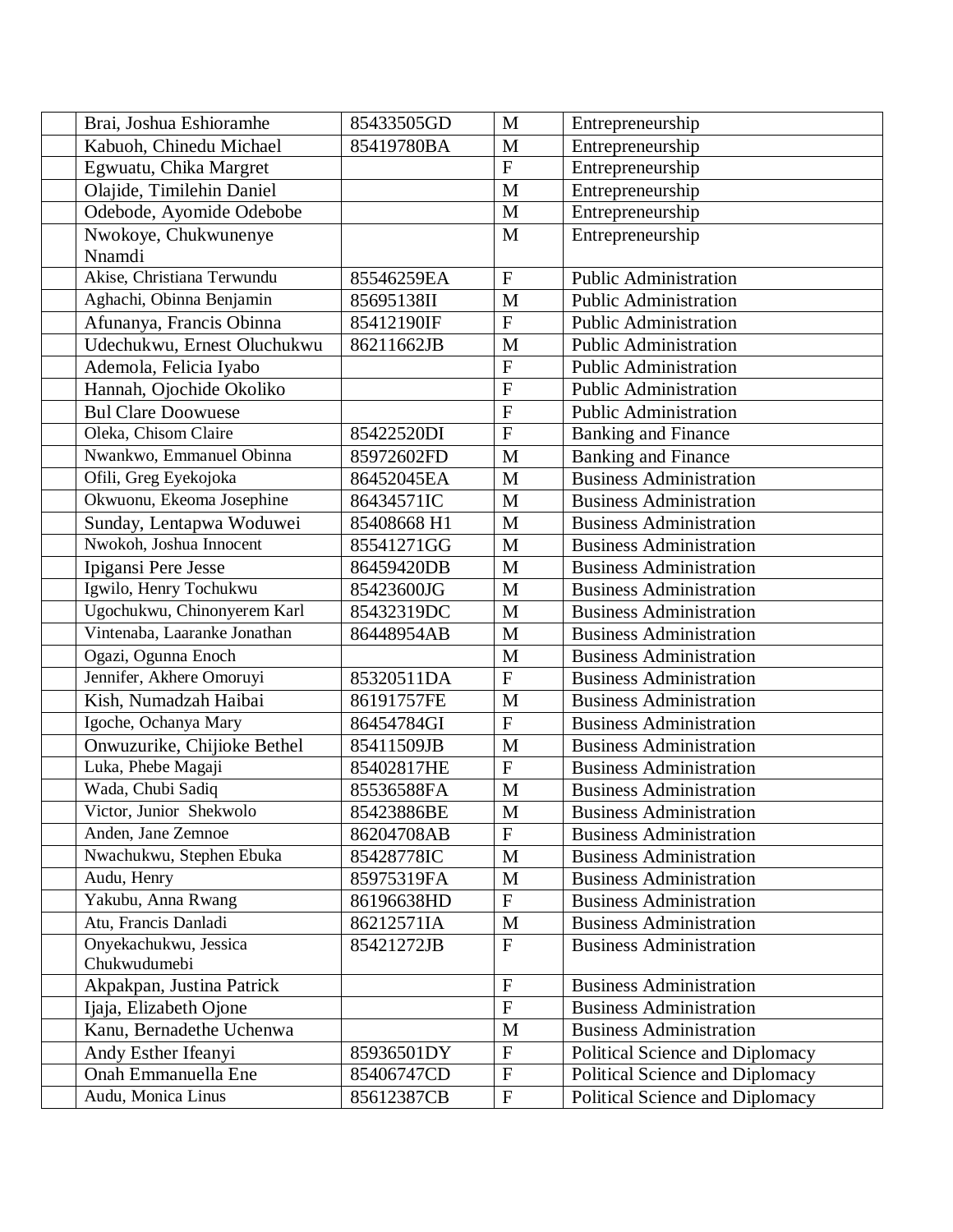| Ganama, Yahaya John                                   | 85418937CA | $\mathbf{M}$              | Political Science and Diplomacy                        |
|-------------------------------------------------------|------------|---------------------------|--------------------------------------------------------|
| Hamza, Adeka Ellawule                                 | 86713010DC | $\mathbf M$               | Political Science and Diplomacy                        |
| Isaac, Chuwang Deme                                   | 85534273BB | M                         | Political Science and Diplomacy                        |
| Ofuani, Chukwuka Raphael                              | 85818388AF | M                         | Political Science and Diplomacy                        |
| Bako, Nabyem Pius                                     | 85435530AC | $\overline{F}$            | Political Science and Diplomacy                        |
| Albert, Omoogun Tunde                                 | 85930294AE | M                         | Political Science and Diplomacy                        |
| Asen, Hemen Abraham                                   | 76506903BC | M                         | Political Science and Diplomacy                        |
| Kwaghtsulesega Nguavese                               | 85185015II | $\overline{F}$            | Political Science and Diplomacy                        |
| Miracle                                               |            |                           |                                                        |
| Adejo, Elijah Ohepo                                   | 85185606IC | $\mathbf M$               | Political Science and Diplomacy                        |
| Ugboko, Francis Chidozie                              | 86451467CI | $\mathbf{M}$              | Political Science and Diplomacy                        |
| Osita, Chibuike Jude                                  | 86632990BH | M                         | Political Science and Diplomacy                        |
| Mhon, Agatha Iveren                                   | 85185117HD | ${\bf F}$                 | Political Science and Diplomacy                        |
| Ohemu, Ada Salome                                     | 85437300CH | $\overline{\mathrm{F}}$   | Political Science and Diplomacy                        |
| Adigwe, Brian Chukwudumebi                            | 85439334DG | M                         | Political Science and Diplomacy                        |
| Omoregie, Grace Osayame                               | 86866404BI | $\mathbf{M}$              | Political Science and Diplomacy                        |
| Rebo, Bitrus Ehwan                                    | 86454152CE | M                         | Political Science and Diplomacy                        |
| Tordi, Samuel Barikor                                 | 85399458GD | M                         | Political Science and Diplomacy                        |
| Orison, Julius                                        | 86620977GJ | M                         | Political Science and Diplomacy                        |
| Sammani Solomon Gideon                                | 85535258GD | M                         | Political Science and Diplomacy                        |
| Umegochukwu, Anulika                                  |            | $\overline{F}$            | Political Science and Diplomacy                        |
| Anthonia                                              |            |                           |                                                        |
| Koko-Udoh, Idara Ashley                               |            | $\mathbf F$               | Political Science and Diplomacy                        |
| Azara, Mercy Musa                                     | 86459213HA | $\overline{F}$            | <b>Mass Communication</b>                              |
| Alade, Theresa Yomi                                   | 86629230EF | ${\bf F}$                 | <b>Mass Communication</b>                              |
| Stephen, Splendour Ojima                              | 8662547EJ  | ${\bf F}$                 | <b>Mass Communication</b>                              |
| Paul, Precious Ajuma                                  | 85849508FG | $\overline{\mathrm{F}}$   | <b>Mass Communication</b>                              |
| Ikwuyatum, Lois Oowoh                                 | 85178336EG | ${\bf F}$                 | <b>Mass Communication</b>                              |
| Akaka, Amarachi Emmanuella                            | 86458828GB | $\overline{F}$            | <b>Mass Communication</b>                              |
| Jim-Jaja Ibifuro Favour                               |            | ${\bf F}$                 | <b>Mass Communication</b>                              |
| Ekanem, Edith Fidelis                                 | 86455514BC | $\overline{F}$            | <b>Mass Communication</b>                              |
| Omonua, Esele Elizabeth                               | 85407230CH | ${\bf F}$                 | <b>Mass Communication</b>                              |
| Onianwa, Nkem Nicole                                  | 85417017FH | $\mathbf{F}$              | <b>Mass Communication</b>                              |
| Christian, Uchechukwu Nnamani                         | 85537147CC | m                         | <b>Mass Communication</b>                              |
| <b>Tarkpegher Margaret</b>                            | 86457591IG | ${\bf F}$                 | <b>Mass Communication</b>                              |
| Odeh, Onma Dorathy                                    | 85949795IJ | ${\bf F}$                 | <b>Mass Communication</b>                              |
| Ekpayip, Virginia Awu                                 | 85218328FJ | ${\bf F}$                 | <b>Mass Communication</b>                              |
| Bolarin, Favour Ayobami                               | 85441532DI | $\mathbf{F}$              | <b>Mass Communication</b>                              |
| Chike-Nwosu Chinenye Caritas                          |            | $\mathbf{F}$              | Mass Communication                                     |
|                                                       | 85420508GA |                           |                                                        |
| Inah, Mildred Kedeikemi                               | 86459296BF | $\boldsymbol{\mathrm{F}}$ | <b>Mass Communication</b>                              |
| Nwigwe, Chizitara Emmanuella                          | 85441533DF | ${\bf F}$                 | <b>Mass Communication</b>                              |
| Ugbeh, Mercy Onyemechi                                | 86804790HF | ${\bf F}$                 | <b>Mass Communication</b>                              |
| Amaku, Monica Adanna<br>Ochibe, Faith-David Chiemezie | 85415256AF | ${\bf F}$                 | <b>Mass Communication</b><br><b>Mass Communication</b> |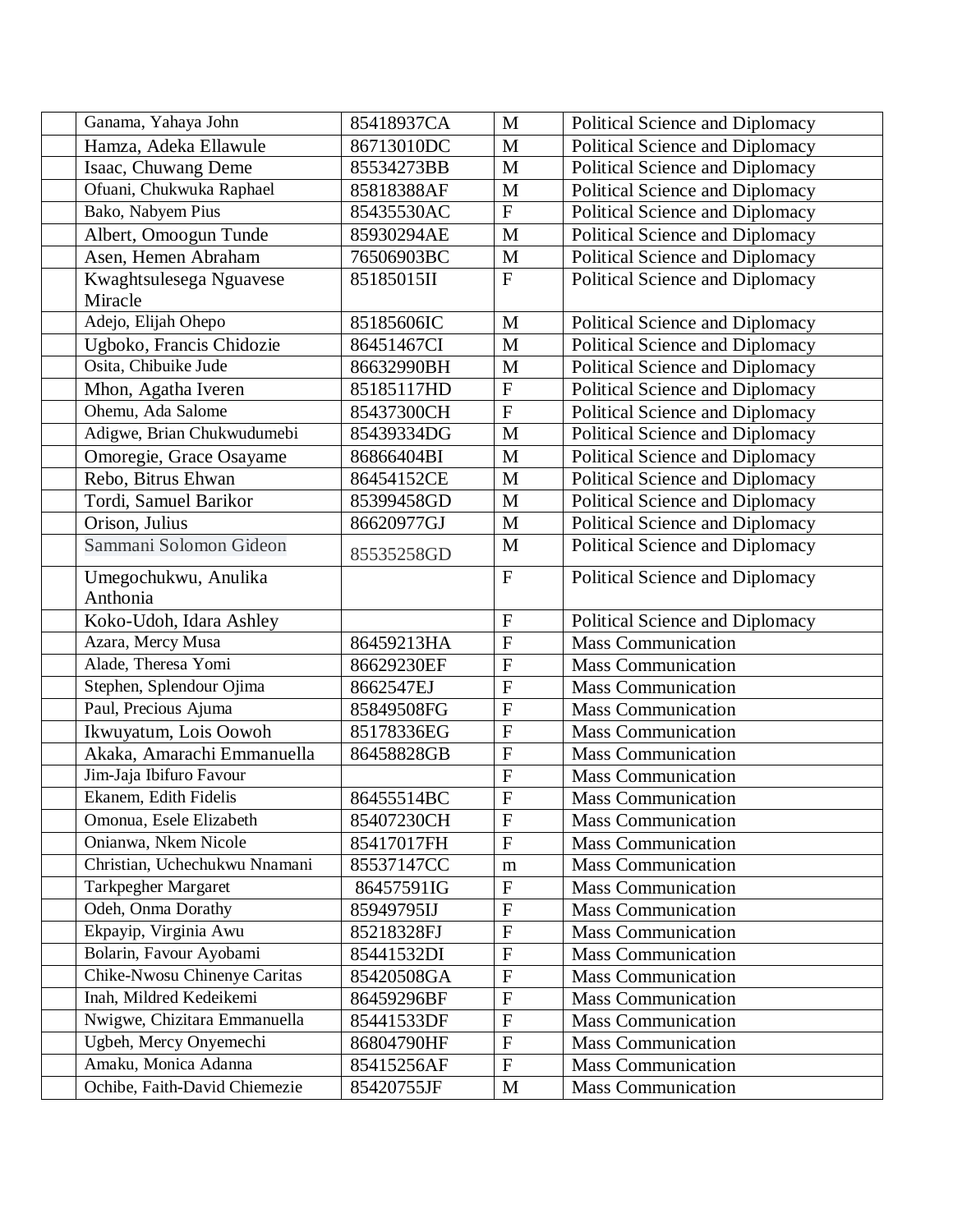| Capsiso, Joy Dennis         | 86460080II | $\mathbf{F}$              | <b>Mass Communication</b> |
|-----------------------------|------------|---------------------------|---------------------------|
| Anabor, Olere Holiness      | 85419854IC | $\mathbf F$               | <b>Mass Communication</b> |
| Kwaghbo, Separegh Isaiah    | 85184595IH | M                         | <b>Mass Communication</b> |
| Jibrin, Phoebe Ihotu        | 86915463IH | $\mathbf{F}$              | <b>Mass Communication</b> |
| Yila, Jessica Kusuma        | 85440110DG | $\overline{F}$            | <b>Mass Communication</b> |
| Nwankwo, Ifechukwu Ita      | 85402766DD | $\mathbf{F}$              | <b>Mass Communication</b> |
| Udom, Amanda Imohabasi      |            | ${\bf F}$                 | <b>Mass Communication</b> |
| Beniju, Mitchelle Ipo-Ola   | 86767765IF | $\overline{F}$            | <b>Mass Communication</b> |
| Dimegwu, Deborah Amarachi   | 85434823IG | $\mathbf{F}$              | <b>Mass Communication</b> |
| Olumakinwa, Ifeoluwa Lucy   | 86065829CD | $\overline{F}$            | <b>Mass Communication</b> |
| Gandu-Job Keren Happuch     | 85421268BB | $\overline{F}$            | <b>Mass Communication</b> |
| Ingyape, Salome Isenin      | 86911672BE |                           | <b>Mass Communication</b> |
| Pede, Anne Miapna' An       | 86622004JC | $\mathbf{F}$              | <b>Mass Communication</b> |
| Adigun, Abigail Oluwasikemi |            | $\overline{F}$            | <b>Mass Communication</b> |
| Francis, Tertese Francis    | 85613633GG | M                         | <b>Mass Communication</b> |
| Tumba, Sini Pamela          | 86714061IA | $\overline{F}$            | <b>Mass Communication</b> |
| Akwubo, Owole Rose          | 85401167HH | ${\bf F}$                 | <b>Mass Communication</b> |
| Adekunle, Ayomide Nathaniel |            | $\overline{F}$            | Mass Communication        |
| Kadiya, Natasha Chodi       |            | $\overline{F}$            | <b>Mass Communication</b> |
| Charles-Ayede Sefa Renee    |            | ${\bf F}$                 | <b>Mass Communication</b> |
| Mirian, Facren Gravar       |            | $\overline{F}$            | <b>Mass Communication</b> |
| Ali Vitalis Terfa           | 85399237EH | M                         | Economics                 |
| Anita, Limar Maganda        | 85423779EE | $\overline{F}$            | Economics                 |
| Ibrama, Ada Francis         | 85421316GB | M                         | Economics                 |
| Yilbial, Bill Miapyil       | 86453797CC | M                         | Economics                 |
| Ogoh, Isioma Chidubem       | 86453076FB | $\mathbf F$               | Economics                 |
| Abimaje, Maryann Ojochukwu  | 85419781BA | $\mathbf{F}$              | Economics                 |
| Sewuese, Iorsase Peppy      | 86614395CH | $\mathbf F$               | Economics                 |
| Ayuba Bwehrut Benjamin      | 86714313AD | M                         | Economics                 |
| Chomo, Solomon Stephen      | 86215029HI | M                         | Economics                 |
| Sule, Blessing Titi         | 86717815HA | ${\bf F}$                 | Economics                 |
| Gyas, Israel Alex           | 85560271AF | $\overline{\text{M}}$     | Economics                 |
| Ekeh, Chinedu Barnabas      | 85409507ID | $\boldsymbol{\mathrm{F}}$ | Economics                 |
| Ichedi, Winifred Onyechi    | 85441892CF | ${\bf F}$                 | Economics                 |
| Igwe, Ifeoma Elizabeth      | 86353423FG | $\mathbf F$               | Economics                 |
| Diepreye, Shekinah          | 85000858EH | $\mathbf f$               | Economics                 |
| Edi, Emmanuel Magor         | 86459049HH | M                         | Economics                 |
| Kassa, Joash Yayock         | 85548762JH | $\mathbf M$               | Economics                 |
| Tordi, Samuel Barikor       | 85399458GD | $\mathbf M$               | Economics                 |
| Anikwe, Chukwuebuka Favour  | 85422796ID | M                         | Economics                 |
| Emmanuel, Odeh Agaba        | 86915700FF | M                         | Economics                 |
| Ofucer, Paul Ishan          | 86387998CE | M                         | Economics                 |
| Kashibu, Esther Zenum       | 86713352HD | ${\bf F}$                 | Economics                 |
| Akanji, Daniel Oluwatobi    | 85425098GE | $\mathbf M$               | Economics                 |
| Terseer, Andrew Ngutor      | 85913010FI | $\mathbf F$               | Economics                 |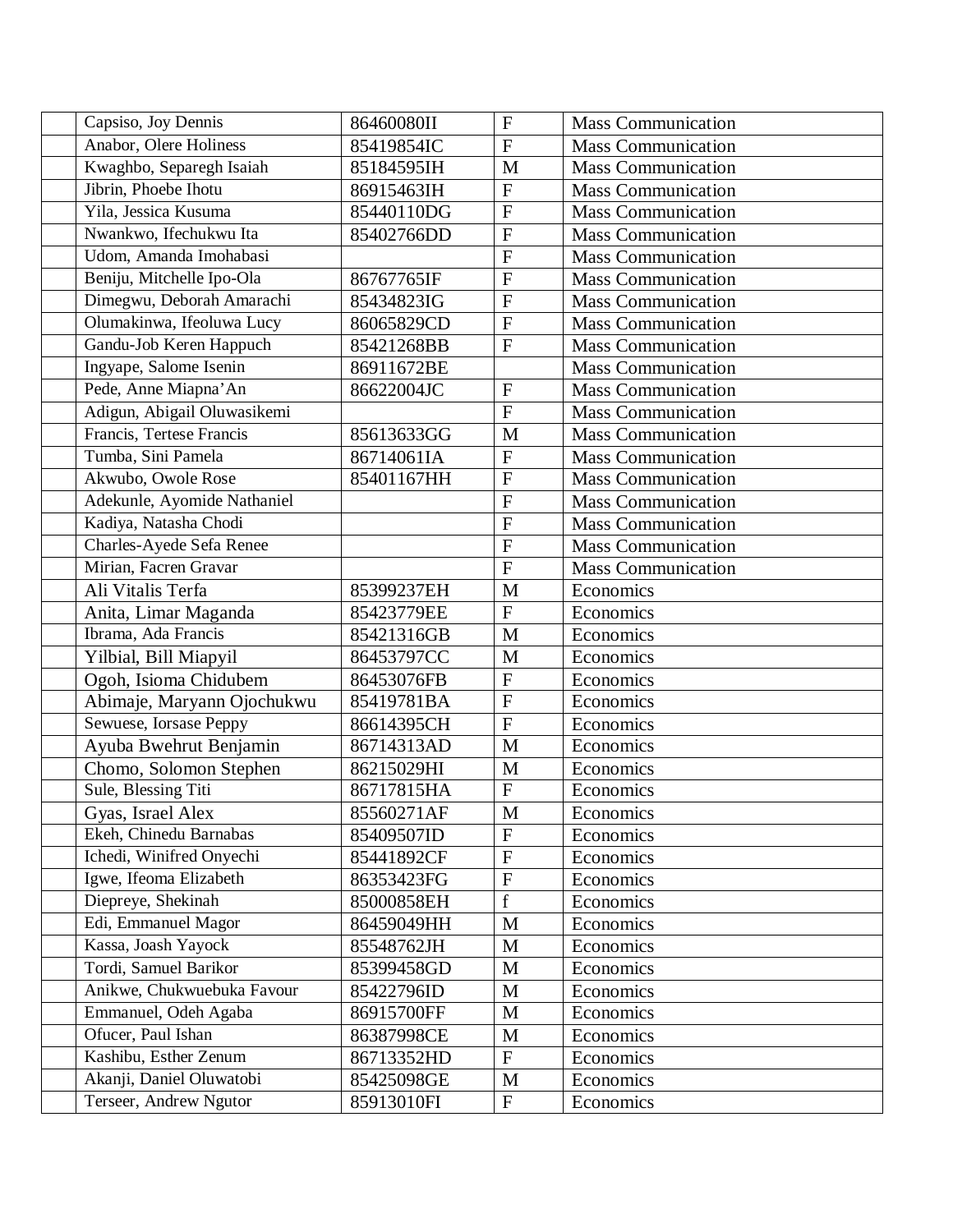| Andrew, Agatha                | 86450841GD | $\overline{F}$ | Economics               |
|-------------------------------|------------|----------------|-------------------------|
| Gimba, Deborah Keren          | 85557765FE | $\overline{F}$ | Economics               |
| Ozoh, Mary Onyinye            | 85443269GF | $\overline{F}$ | Economics               |
| Balat, Julius Thompson        | 85575077BD | M              | Economics               |
| Oraeke, Chukwuemeka Maxwell   | 86342266GC | M              | Economics               |
| Uduokhai, Joshua Owale        | 86895247BD | M              | Economics               |
| Paul, Dominic Kamba           | 85688330EF | M              | Economics               |
| Iduma, Kelechi Steve          | 86403811BI | M              | Economics               |
| John, Benjamin                | 85547617EA | M              | Economics               |
| Udeh, Emmanuel Odiakaoseh     | 85289452IH | $\mathbf F$    | Economics               |
| Udemba, Gabriella Chidinma    | 86454294ID | $\overline{F}$ | Economics               |
| Amal-Yusufu-Zoala             |            | M              | Economics               |
| Chioma, Nwadinma Eze          |            | $\overline{F}$ | Economics               |
| Agida, Inalegwu John          |            | M              | Economics               |
| Shikse, Longyi Adams          |            | M              | Economics               |
| Ubale, Sa'Ad                  |            | M              | Economics               |
| Nyiam, Kielly Kevin           | 15229930CD | M              | <b>Computer Science</b> |
| Olowonihi Fikunmi Andrew      | 86454047EI | M              | Computer Science        |
| Igho-Osagie Orobosa Sharon    | 85442644JH | $\overline{F}$ | <b>Computer Science</b> |
| Osakwe, Etuwe Elizabeth       | 86228415H1 | $\overline{F}$ | Computer Science        |
| Yusuf Omolara Habibat         | 8511324GE  | $\overline{F}$ | <b>Computer Science</b> |
| Dauda, Bulama Gava            | 86712401BG | M              | Computer Science        |
| Anjorin Jennifer Cecilia      | 86627291EC | ${\bf F}$      | Computer Science        |
| Ugbaje, Ojochebe Henry        | 85415016EG | $\mathbf{M}$   | <b>Computer Science</b> |
| Dashuwar, Abuja Destiny       | 85412618GC | M              | <b>Computer Science</b> |
| Chukwumalume, Chinedu Victor  | 86453554HC | M              | Computer Science        |
| Kinse, Annastasia Shako       | 85318163JA | $\mathbf{F}$   | Computer Science        |
| Chukwuma, Eugene Mordi        | 85416576CC | M              | <b>Computer Science</b> |
| Edem, George Uwem             | 85416662FF | M              | <b>Computer Science</b> |
| Fortune, Paul Mumeh           | 85423114AC | $\mathbf{M}$   | Computer Science        |
| Okongwu, Stephen              | 86453548JA | M              | <b>Computer Science</b> |
| Ebubechukwu                   |            |                |                         |
| Elisha, Precious Gai          | 86207393JE | M              | <b>Computer Science</b> |
| Adebayo, Kolawole Francis     | 85870018CE | $\mathbf{M}$   | <b>Computer Science</b> |
| Nwa-Uwa, Uchechi Danielle     | 85413505CA | $\mathbf F$    | Computer Science        |
| Kenneth, Enokela Agbo         | 85542202IG | $\mathbf M$    | <b>Computer Science</b> |
| Audu, Emmanuel Onyilo         | 85190765AH | M              | <b>Computer Science</b> |
| Frances, Edokwe Chizzy        | 85436604HI | ${\bf F}$      | Computer Science        |
| Awe, Akindele David           | 85435565JB | $\mathbf M$    | <b>Computer Science</b> |
| Yakubu, Michael Mamman        | 86713821CE | $\mathbf M$    | <b>Computer Science</b> |
| Ezuma, Stephen Ikechukwu      | 85415002II | $\mathbf M$    | <b>Computer Science</b> |
| Godwin, Fidel Emmanuel        | 86448959ID | $\mathbf M$    | <b>Computer Science</b> |
| Pana John Medugu              | 86995782HI | $\mathbf F$    | Computer Science        |
| Onwumere, Idelphonsua Chizara | 85429528GD | $\mathbf M$    | Computer Science        |
| James, Ruth Otuma             | 85422317GF | ${\bf F}$      | <b>Computer Science</b> |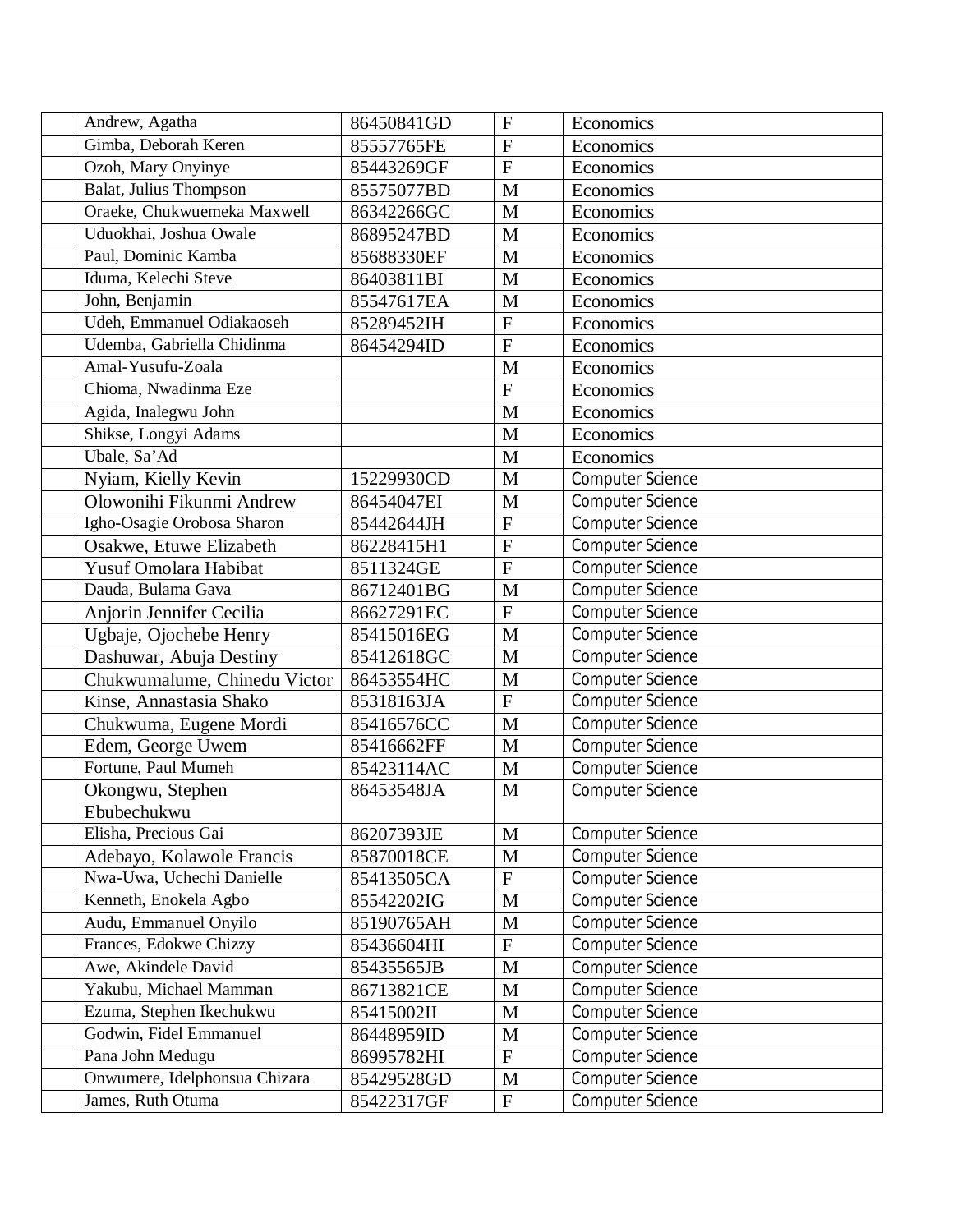| Nkwocha, Jocelyn Chinaka        | 85421526BD | $\mathbf{F}$              | <b>Computer Science</b> |
|---------------------------------|------------|---------------------------|-------------------------|
| Ondoma, Ondoma Abraham          | 86452813GE | M                         | <b>Computer Science</b> |
| Vincent, Ibim Essien            | 86453610AB | M                         | <b>Computer Science</b> |
| Durah, Barbara Mimi             | 86452326HA | $\mathbf{F}$              | Computer Science        |
| Balogun, Favour Esther          | 86627489DA | $\mathbf F$               | <b>Computer Science</b> |
| Ola-Ogedengbe Oreoluwa Esther   | 85440287IH | $\mathbf{F}$              | <b>Computer Science</b> |
| Jeffrey, Ehigie Okosi           | 84439833JB | M                         | Computer Science        |
| Otti, Kizito Obinna             | 86209256DE | M                         | <b>Computer Science</b> |
| Abiola-Ajayi Damilola           | 85421865GD | M                         | Computer Science        |
| Ezuluka, Johnpaul Chukwuemeka   | 85425518GF | $\overline{F}$            | <b>Computer Science</b> |
| Ozoemena, Ekene Maximilian      | 85419002BJ | M                         | Computer Science        |
| Obozuwa, David Denzel           | 85416290AH | M                         | Computer Science        |
| Onuh, Philip Agada              | 86639768ED | M                         | <b>Computer Science</b> |
| Akparawa, Excellence Essien     | 85443394HI | $\mathbf F$               | <b>Computer Science</b> |
| Ajibade, Racheal P              | 85425646GJ | $\overline{F}$            | Computer Science        |
| Akpokiere, Justice Ogheneovie   | 86633036HD | M                         | <b>Computer Science</b> |
| Obi, Onyebuchi Godson           | 85095276DD | M                         | <b>Computer Science</b> |
| Brown-Eke Stephen Olawale       | 86208258CB | M                         | Computer Science        |
| Iniobong, Abasi Ndifreke        | 86458314FB | $\overline{F}$            | <b>Computer Science</b> |
| Owobi, Godwin Smith             | 85416005IG | M                         | Computer Science        |
| Francis, Divine Oche            | 85937048BF | M                         | <b>Computer Science</b> |
| Okolo, Madiba Pius              | 85433278GF | M                         | Computer Science        |
| Eke, Joel Tochukwu              | 85399505BJ | M                         | <b>Computer Science</b> |
| Tabai, Ebitimi Gift             | 85400969IJ | M                         | <b>Computer Science</b> |
| Onabote, Titilayo Dorcas        | 85867749ED | $\mathbf{F}$              | <b>Computer Science</b> |
| Joseph, Nbona                   | 85541015F1 | M                         | <b>Computer Science</b> |
| <b>Iluobe Oselumese Anthony</b> | 85439041EC | M                         | Computer Science        |
| Philips, Teniola Abike          | 85424778FE | M                         | Computer Science        |
| Akhigbe, Valentine Osinawhe     | 85411623EA | M                         | <b>Computer Science</b> |
| Baba, Oche                      | 85284482FJ | M                         | <b>Computer Science</b> |
| Uchendu, Stephanie. O.          | 86458995EF | M                         | Computer Science        |
| Aleje, Emmanuel Agbo-Ito        | 86375124EA | $\overline{\text{M}}$     | Computer Science        |
| Ezeocha, Manasseh Chukwudubem   | 86459258DE | $\mathbf M$               | <b>Computer Science</b> |
| Fom, Walter Talamoh             | 86200946DF | ${\bf F}$                 | <b>Computer Science</b> |
| Lar, Precious Ritjimwa          | 86201665BC | $\mathbf F$               | <b>Computer Science</b> |
| Ukah, Erica Chinemelum          | 86715403DB | $\boldsymbol{\mathrm{F}}$ | <b>Computer Science</b> |
| Adikwu, Joseph Odeh             | 86717753GC | M                         | <b>Computer Science</b> |
| Wilson, Naandom Bertu           | 86208550BI | M                         | Computer Science        |
| Onwuka, Victor Chukwudi         | 86813637BF | $\mathbf M$               | <b>Computer Science</b> |
| Tibangs, Esther                 | 85421281GI | $\mathbf{F}$              | <b>Computer Science</b> |
| Edet, Benjamin Okon             | 85407005CB | M                         | <b>Computer Science</b> |
| Maren, Emmanuel Ajang           | 85713058IC | M                         | <b>Computer Science</b> |
| Ayelomi, Damola Emmanuel        | 85407005CD | M                         | Computer Science        |
| Ayelomi, Damola Emmanuel        |            |                           | <b>Computer Science</b> |
| Itive, Gabriel Ifeakachukwu     | 86830608CH | $\mathbf M$               | <b>Computer Science</b> |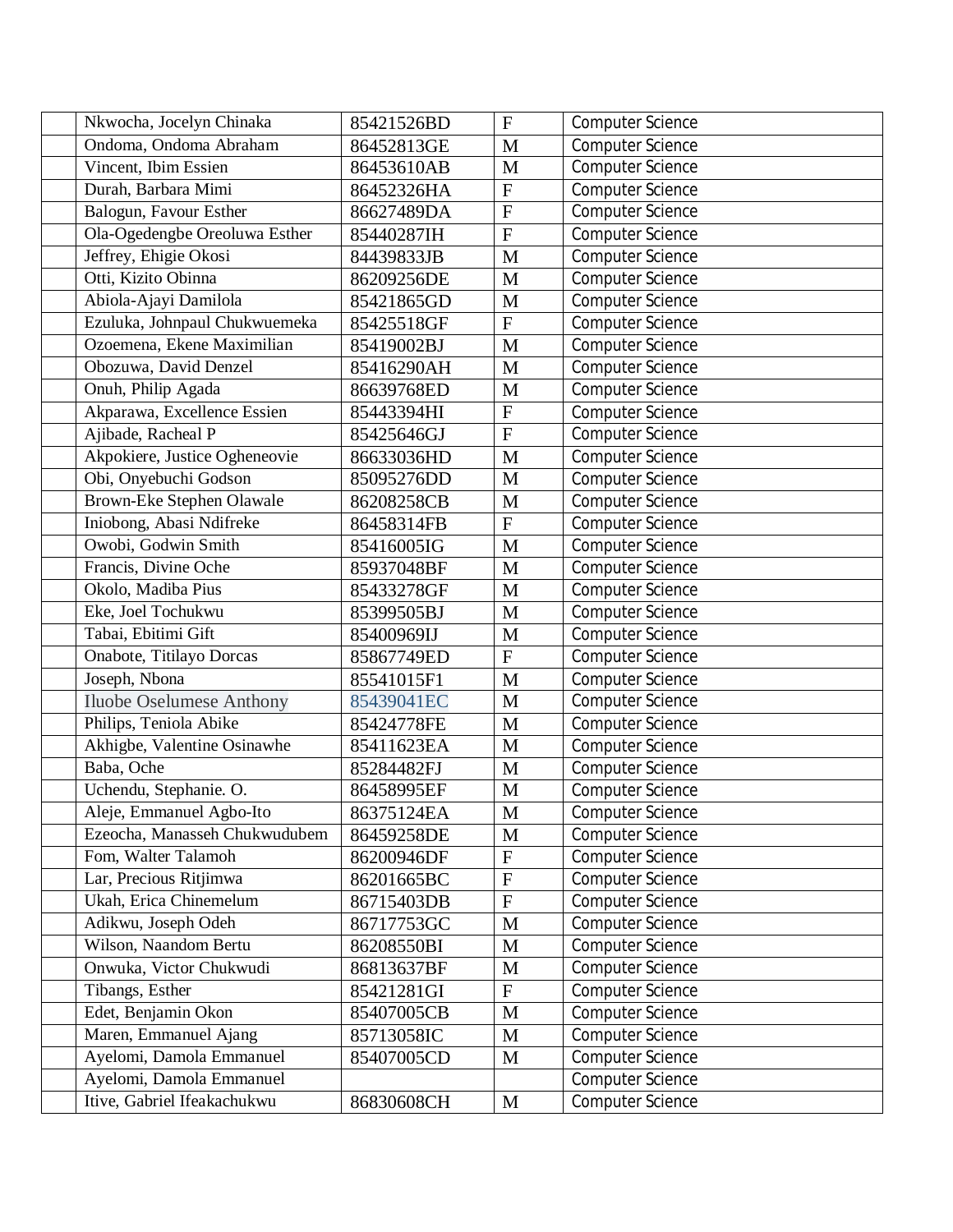| Iorkase, Emmanuel Ushaungwa       | 86237252EI | M              | <b>Computer Science</b> |
|-----------------------------------|------------|----------------|-------------------------|
| Itive, Gabriel Ifeakachukwu       | 86830608CH | M              | <b>Computer Science</b> |
| Iorkase, Emmanuel Ushaungwa       | 86237252EI | M              | <b>Computer Science</b> |
| Gwimi, Benjami Sebastine          |            | M              | <b>Computer Science</b> |
| Ezeakaile, Chelsea Ifeyinwa       |            | $\overline{F}$ | Computer Science        |
| Afahanam, Scholastica Etim        |            | M              | <b>Computer Science</b> |
| Johnson, Kyanchat Elisha          |            | M              | Computer Science        |
| Ogar, Elvis Nkoja                 |            | M              | <b>Computer Science</b> |
| Adeyemi, Timilehin David          |            | M              | Computer Science        |
| Telli, James Love                 |            | M              | Computer Science        |
| Obiokala, Vincent Otitodilichukwu |            | M              | Computer Science        |
| Samuel, Ayodele Olaosegbe         |            | M              | Computer Science        |
| Okoronkwo, Chelsea Adaeze         | 85034651DD | ${\bf F}$      | Microbiology            |
| Achakpa, Rachael Nguemo           | 86450227GC | $\mathbf{F}$   | Microbiology            |
| Dogo Paschalia Patricia           | 86459043JF | $\overline{F}$ | Microbiology            |
| Jagaba, Kpeayinlo Aaron           | 85409019JC | M              | Microbiology            |
| Tukura, Samuel Shekwosa           | 85955116DE | M              | Microbiology            |
| Ohiero, Mary-Ann Ukro-Owo         | 86387738CI | $\mathbf F$    | Microbiology            |
| Ezeakaile, Treasure Ginika        | 86452487HC | $\mathbf F$    | Microbiology            |
| Agunwa, Chidubem Loveth           | 86354172EA | $\mathbf F$    | Microbiology            |
| Omekara, Oluomachi Blessing       | 86626242IF | $\overline{F}$ | Microbiology            |
| Chisom, Irene Chukwuemeka         | 86453996AH | $\mathbf F$    | Microbiology            |
| Dotimi, Emmanuel Pereowie         | 86436440IF | M              | Microbiology            |
| Okpabi, Emmanuel Ebiega           | 85803589HD | $\mathbf F$    | Microbiology            |
| Vintenaba, La'Aransi Angelica     | 85854850DE | $\mathbf F$    | Microbiology            |
| Odoma, Eleojo Aloysius            | 85694546CB | M              | Microbiology            |
| Omaghomi, Itemietan Jessica       | 85796030FC | $\overline{F}$ | Microbiology            |
| Omale, Righteous Ekowoicho        | 86621207FI | M              | Microbiology            |
| Oforma, Chinaza Favour            | 85817001JC | $\overline{F}$ | Microbiology            |
| Bello, Precious Eveshunime        | 85435028FD | ${\bf F}$      | Microbiology            |
| Okwodu, Sarah Chinecherem         | 85542009ID | ${\bf F}$      | Microbiology            |
| Ichapi-Deborah Habibah            | 85548797IJ | $\overline{F}$ | Microbiology            |
| Abhuere, Ojie Erohmonsele         | 85432781AE | M              | Microbiology            |
| Iniobong, Menyene                 |            | ${\bf F}$      | Microbiology            |
| Norbert, Rosemary Amarachi        | 85703844GD | $\mathbf F$    | Microbiology            |
| <b>Ujoh, Nelly Saanyol</b>        | 86457032BH | ${\bf F}$      | Microbiology            |
| Ohanehi, Chisomebi Margaret-      | 85417064BD | ${\bf F}$      | Microbiology            |
| Mary                              |            |                |                         |
| Obute, Austin Obute               | 86713274BG | $\mathbf M$    | Microbiology            |
| Akpeki, Aghogho Wealth            | 85417474EE | ${\bf F}$      | Microbiology            |
| Ogunnusi, Damilola Comfort        | 85424198EI | ${\bf F}$      | Microbiology            |
| Odueso, Olamijuwon Catherine      |            | ${\bf F}$      | Microbiology            |
| Mbaegbu, Chelsea Chioma           |            | ${\bf F}$      | Microbiology            |
| Davou, Christian Pwol             |            | M              | Microbiology            |
| Koko-Udoh, Edidiong Micheal       |            | $\mathbf{M}$   | Microbiology            |